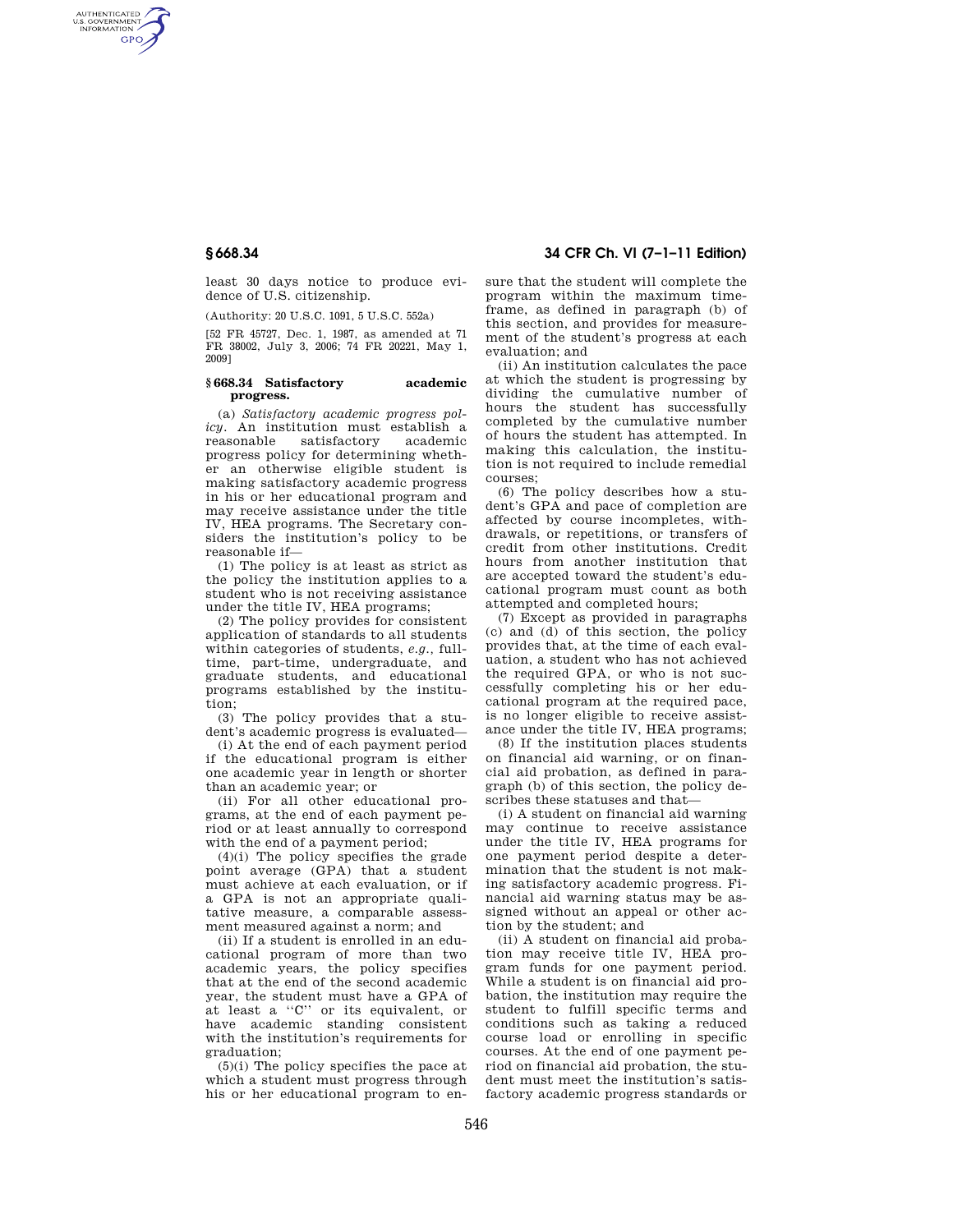# **Ofc. of Postsecondary Educ., Education § 668.34**

meet the requirements of the academic plan developed by the institution and the student to qualify for further title IV, HEA program funds;

(9) If the institution permits a student to appeal a determination by the institution that he or she is not making satisfactory academic progress, the policy describes—

(i) How the student may reestablish his or her eligibility to receive assistance under the title IV, HEA programs;

(ii) The basis on which a student may file an appeal: The death of a relative, an injury or illness of the student, or other special circumstances; and

(iii) Information the student must submit regarding why the student failed to make satisfactory academic progress, and what has changed in the student's situation that will allow the student to demonstrate satisfactory academic progress at the next evaluation;

(10) If the institution does not permit a student to appeal a determination by the institution that he or she is not making satisfactory academic progress, the policy must describe how the student may reestablish his or her eligibility to receive assistance under the title IV, HEA programs; and

(11) The policy provides for notification to students of the results of an evaluation that impacts the student's eligibility for title IV, HEA program funds.

(b) *Definitions.* The following definitions apply to the terms used in this section:

*Appeal.* Appeal means a process by which a student who is not meeting the institution's satisfactory academic progress standards petitions the institution for reconsideration of the student's eligibility for title IV, HEA program assistance.

*Financial aid probation.* Financial aid probation means a status assigned by an institution to a student who fails to make satisfactory academic progress and who has appealed and has had eligibility for aid reinstated.

*Financial aid warning.* Financial aid warning means a status assigned to a student who fails to make satisfactory academic progress at an institution that evaluates academic progress at the end of each payment period.

*Maximum timeframe.* Maximum timeframe means—

(1) For an undergraduate program measured in credit hours, a period that is no longer than 150 percent of the published length of the educational program, as measured in credit hours;

(2) For an undergraduate program measured in clock hours, a period that is no longer than 150 percent of the published length of the educational program, as measured by the cumulative number of clock hours the student is required to complete and expressed in calendar time; and

(3) For a graduate program, a period defined by the institution that is based on the length of the educational program.

(c) *Institutions that evaluate satisfactory academic progress at the end of each payment period.* (1) An institution that evaluates satisfactory academic progress at the end of each payment period and determines that a student is not making progress under its policy may nevertheless disburse title IV, HEA program funds to the student under the provisions of paragraph  $(c)(2)$ ,  $(c)(3)$ , or  $(c)(4)$  of this section.

(2) For the payment period following the payment period in which the student did not make satisfactory academic progress, the institution may—

(i) Place the student on financial aid warning, and disburse title IV, HEA program funds to the student; or

(ii) Place a student directly on financial aid probation, following the procedures outlined in paragraph (d)(2) of this section and disburse title IV, HEA program funds to the student.

(3) For the payment period following a payment period during which a student was on financial aid warning, the institution may place the student on financial aid probation, and disburse title IV, HEA program funds to the student if—

(i) The institution evaluates the student's progress and determines that student did not make satisfactory academic progress during the payment period the student was on financial aid warning;

(ii) The student appeals the determination; and

(iii)(A) The institution determines that the student should be able to meet